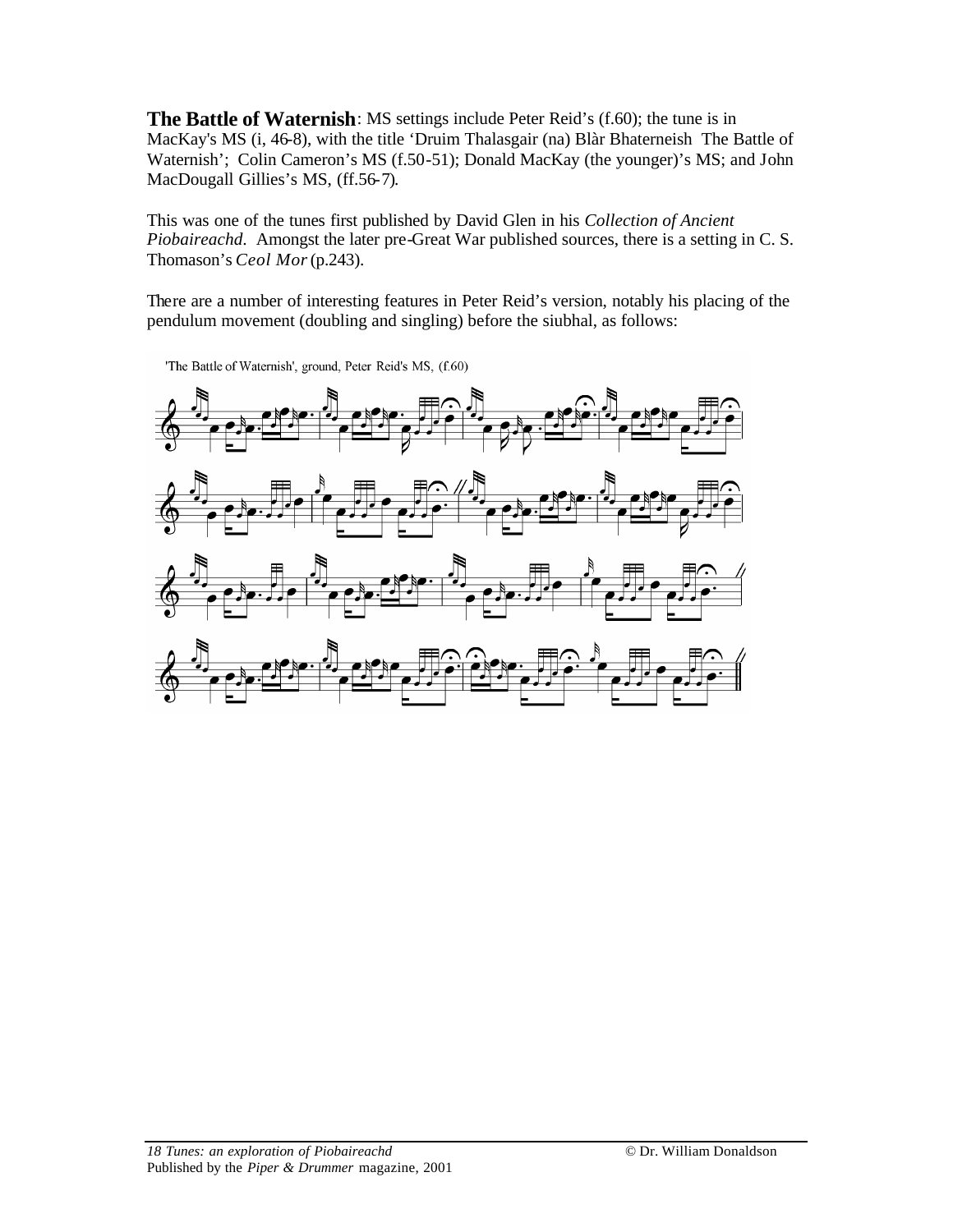

Reid's score ends at the siubhal singling with a note: 'Here follows the Taorluidh & Creanluidh, & then D.C.'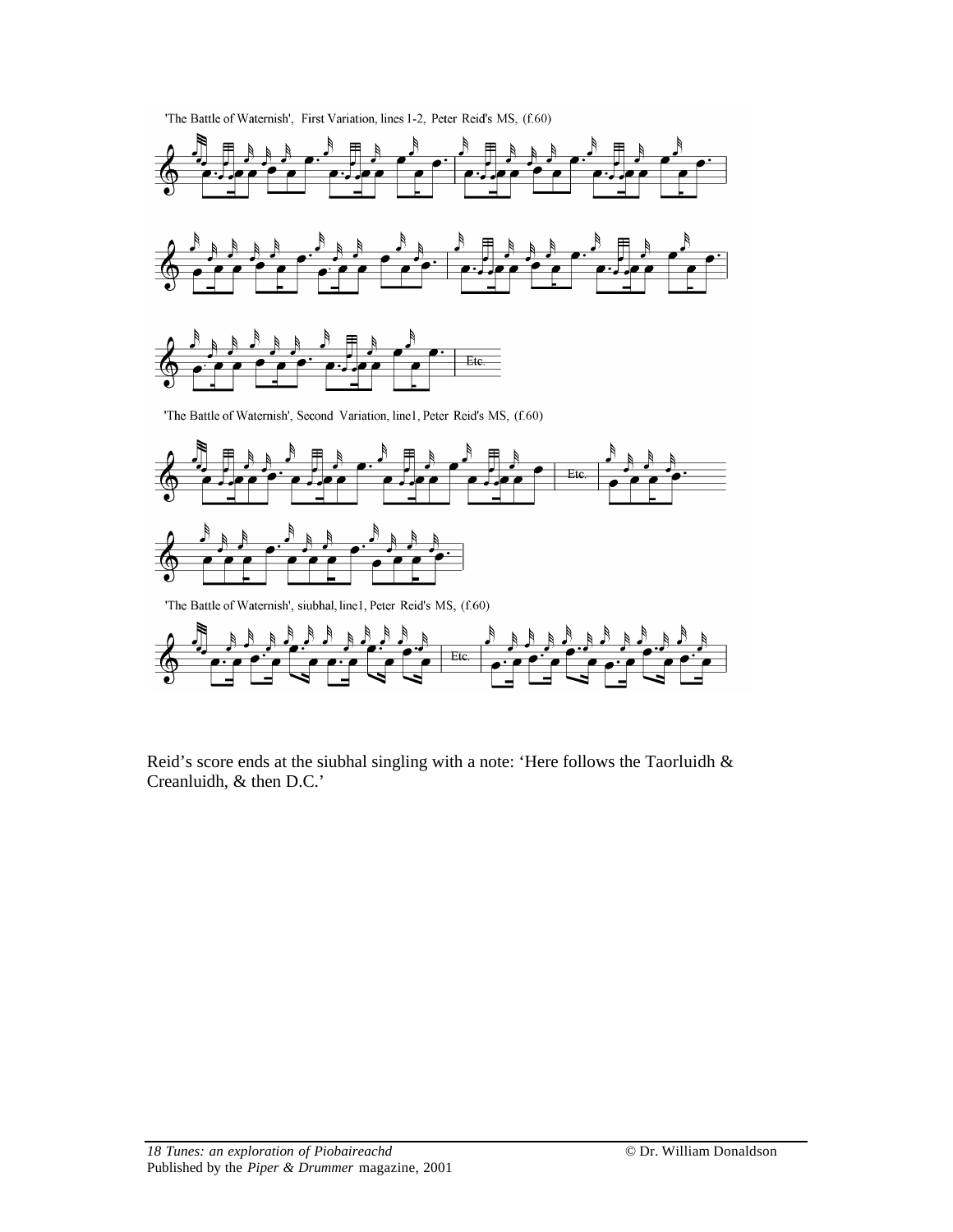Angus MacKay develops the tune as follows:

| Ground                     |
|----------------------------|
| Siubhal singling           |
| doubling                   |
| Pendulum movement singling |
| doubling                   |
| Taorluath singling         |
| doubling                   |
| Ground                     |
| Crunluath singling         |
| doubling                   |

There is no crunluath a mach. Points to note include the direction to repeat the ground at the end of the Taorluath doubling, the absence of cadences in the siubhal singling and doubling and the 'up' pointed pendulum movement:

'The Battle of Waternish', ground, lines 1/3, Angus MacKay's MS, (i, 46-8)

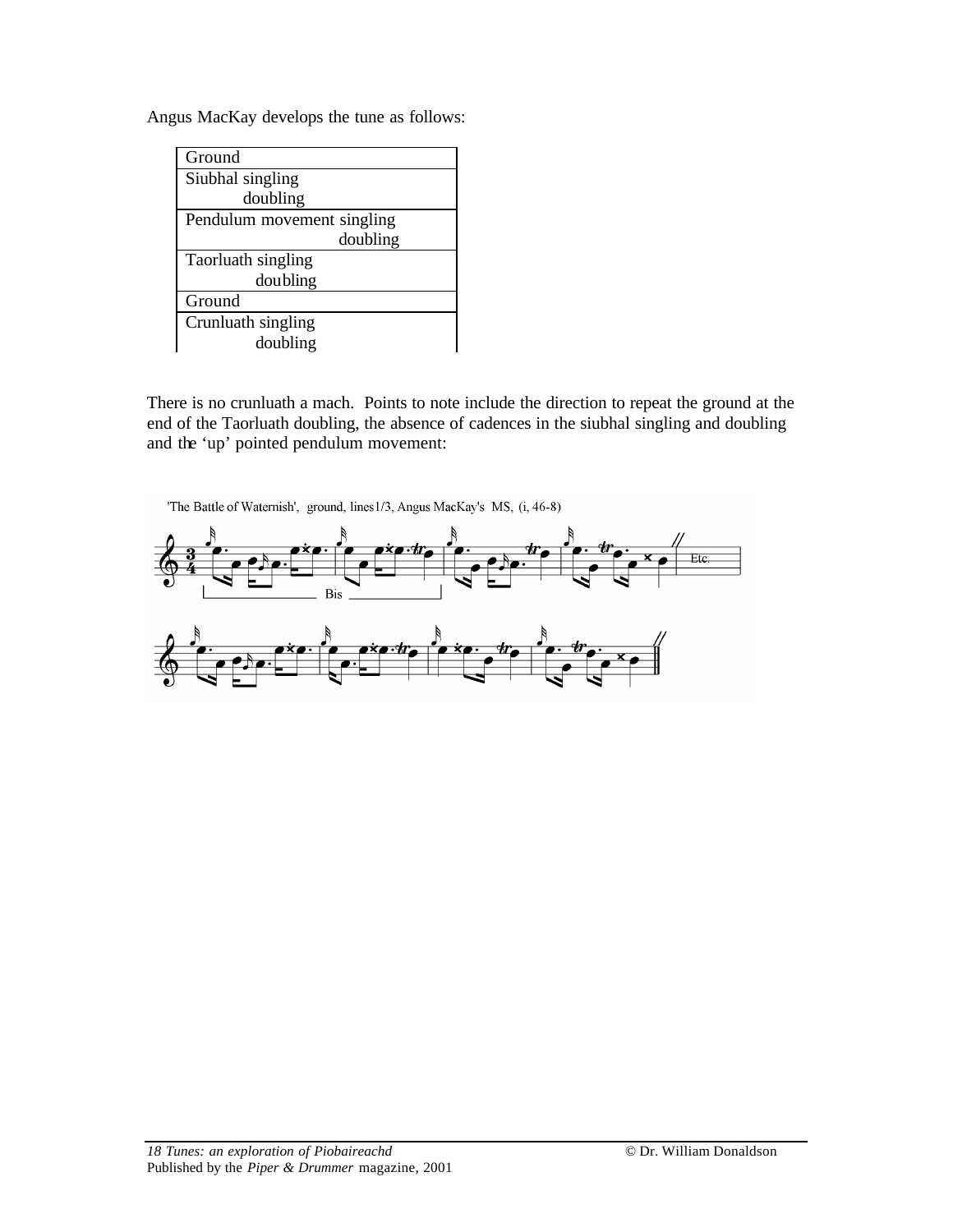'The Battle of Waternish', siubhal singling, line1, Angus MacKay's MS, (i, 46-8)



'The Battle of Waternish', pendulum movement, singling, line 1, Angus MacKay's MS, (i, 46-8)



'The Battle of Waternish', pendulum movement, doubling, line1, Angus MacKay's MS, (i, 46-8)



'The Battle of Waternish', taorluath singling, line1, Angus MacKay's MS, (i, 46-8)



Colin Cameron's setting of 'The Battle of Waternish', differs from MacKay in a number of respects, reflecting the independence from one another of the Victorian master players: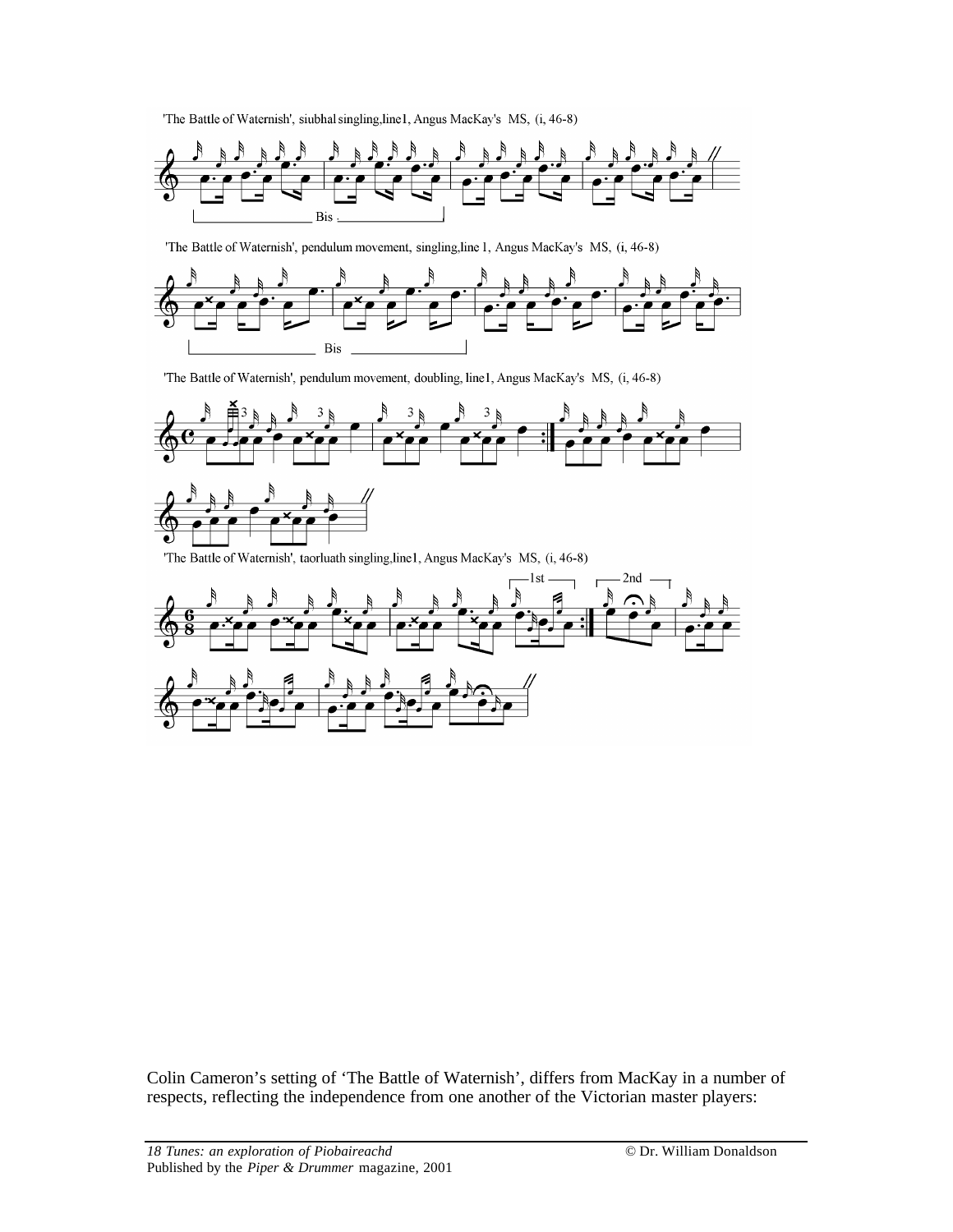'The Battle of Waternish', ground, Colin Cameron's MS, (ff.50-51)



'The Battle of Waternish', pendulum movement, singling, line1, Colin Cameron's MS, (ff.50-51)



'The Battle of Waternish', pendulum movement, doubling, line1, Colin Cameron's MS, (ff.50-1)



The reader will note the 'down' pointing of the pendulum movement in contrast to MacKay.

MacDougall Gillies differs interestingly from Colin Cameron in various nuances of expression, particularly in the even quaver timing of his pendulum movement, if intended to be played as timed: